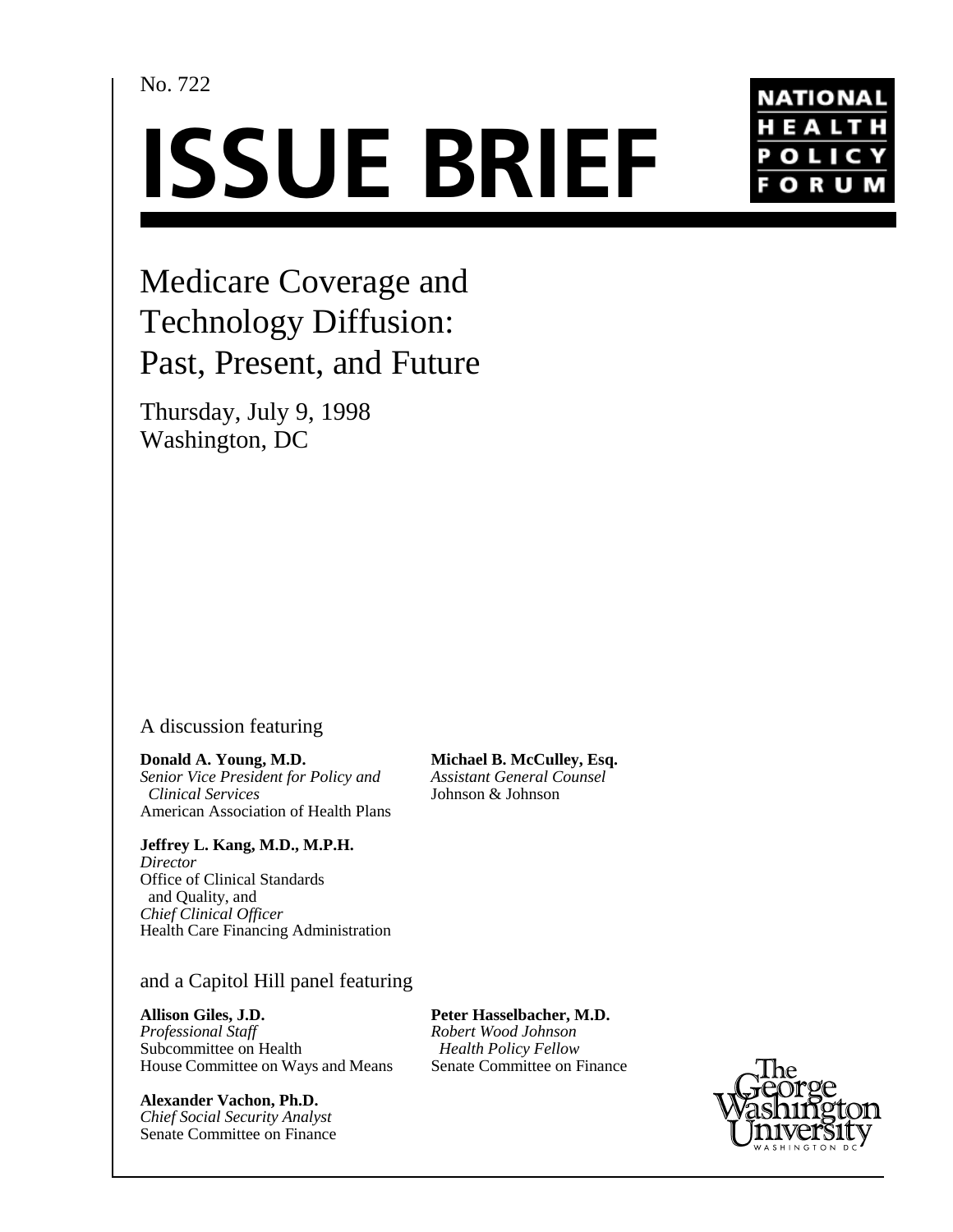# Medicare Coverage and Technology Diffusion

In 1989 the National Health Policy Forum held a session entitled "Medicare Coverage: Translating Process into Practice." Now, nine years later, it is holding another meeting looking at the same proposed rule, issued in 1989 by the Health Care Financing Administration (HCFA), on Medicare coverage of services and products and exploring a process that has changed little over the past decade. The issues remain fundamentally the same. Only now the issue of coverage—for Medicare as well as for private plans—has become more complex as the market has fractured into a range of health plans. As Medicare dips its toes into the managed care waters through its Medicare + Choice program, it will have to resolve the dilemma all plans are facing: balancing risk with coverage policy. Under managed care, as more risk is shifted to providers, the coverage issue changes its character. Providers no longer have the clear incentives to adopt new technology they once had under fee-for-service reimbursement. Today, those incentives are more diluted.

Criticisms of the Medicare coverage process include lack of openness, lack of public participation, lack of predictability, lack of precise definitions of key terms and criteria, and lack of an adequate appeals process. In part, these criticisms are a manifestation of the tension Medicare faces in balancing the encouragement of innovation and quality of care against the proliferation of inappropriate services and the escalation of health care costs. The challenge lies in providing Medicare beneficiaries with access to the newest medical technologies whose costs are justified by improvements in health outcomes while limiting access to technologies of lesser or unknown value.

Medicare coverage is critical for successful technology diffusion. Complicating this process, however, is the nonlinear, incremental nature of innovation in medical technology. For example, before a device is deemed effective enough for coverage, it may need to be used by patients and physicians and improved over a period of time as it diffuses into everyday medical practice. On the other hand, successful diffusion may depend on whether or not the device is covered. Thus, coverage determination and technology innovation can become ensnared in a classic catch-22.

Coverage determination does not occur in a vacuum. It is part of a continuum that includes technology assessment, payment determination (for example, method, site,

and level of payment), and the demand for evidence (for example, quality of life data, economic outcomes, and societal costs). Medicare coverage, which involves different levels of decision making, highlights the important role the physician plays in determining medical necessity. This Forum session will look at the Medicare coverage process, examine its strengths and weaknesses, and review options for its improvement.

#### **THE PAST: LEGISLATING AND REGULATING MEDICARE COVERAGE**

Congress established the Medicare program in 1965 with the enactment of title XVIII of the Social Security Act. While the law provides for the coverage of broad categories of benefits, such as inpatient hospital care, it does not include a specific list of services actually covered. It was inevitable that, over time, particularly with the development of new technologies, questions would arise requiring individual coverage determinations. Congress anticipated this need and provided the secretary of health and human services with the authority to make these decisions. Section  $1862$  (a)(1)(A) of the Act states:

Notwithstanding any other provisions of this title, no payment may be made under Part A or Part B for any expenses incurred for items or services which are not reasonable and necessary for the diagnosis or treatment of illness or injury or to improve the functioning of a malformed body member.

## **ISSUE BRIEF**/No. 722

**Analyst/Writer** Robin J. Strongin, *Consultant*

#### **National Health Policy Forum**

2021 K Street, NW, Suite 800 Washington, DC 20052 202/872-1390 202/862-9837 (fax) nhpf@gwu.edu (e-mail) www.nhpf.org (Web site)

**Judith Miller Jones**, Director **Sandra M. Foote,** Co-Director **Karen Matherlee**, Co-Director **Michele Black**, Publications Director

**NHPF** is a nonpartisan education and information exchange for federal health policymakers.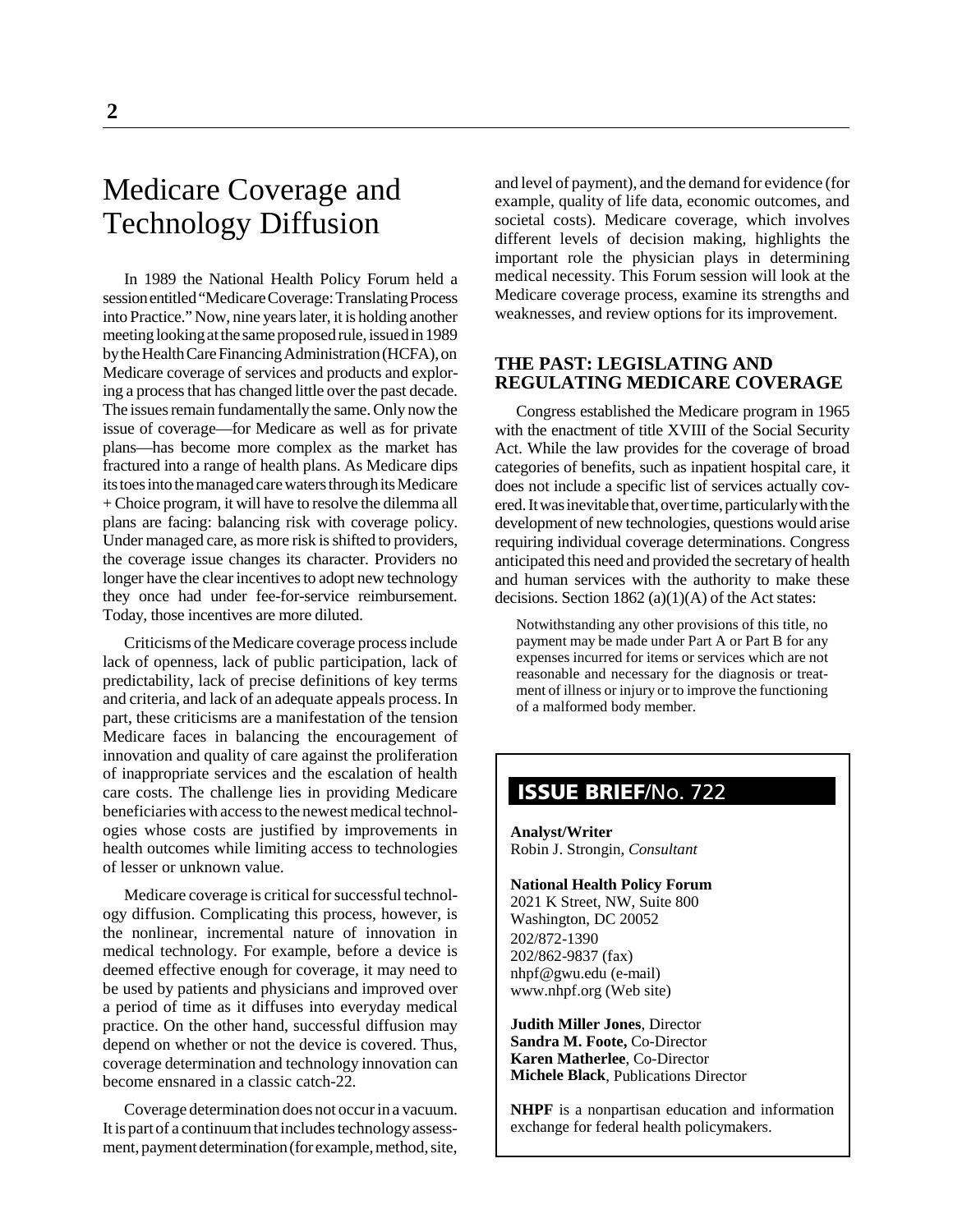The regulations implementing the "reasonable and necessary" section of the law are quite general [42 CFR 405.310 (k)]. Although the criteria that a health care technology must meet in order to be considered reasonable and necessary are specified, precise definitions do not exist. Historically, reasonable and necessary has been largely defined by the local physician community.

Determinations about whether services are reasonable and necessary and, therefore, covered under Medicare have wide-felt repercussions. They have, for example, considerable impact on the shape of the health care marketplace. A negative coverage decision may slow down or even halt the diffusion of a new technology, in turn limiting the services physicians may feel free to use. From the patient's point of view, he or she may be denied needed services for which technology does exist but coverage—and therefore payment—does not.

On April 29, 1987, HCFA published a notice (52 FR 15560) in the *Federal Register* announcing its process for making coverage decisions. This notice was the result of *Jameson v. Bowen*, a lawsuit in which the plaintiff sued to have HCFA reimburse him for a percutaneous transluminal coronary angioplasty (PTCA) procedure performed before a coverage determination had been made. In addition to reimbursing the plaintiff, HCFA agreed to publish the notice. On January 30, 1989, HCFA published another proposed rule expanding upon this 1987 description of the process. The 1989 proposed rule moved to clarify some of the uncertainty, explaining that

Although the process by which we make Medicare coverage decisions on health care technology has been in place for many years, we believe there are segments of the population that may still benefit from a complete description of the coverage decision making process. We also believe the process should be more open and that the review of breakthrough technologies should be streamlined. It is for these reasons that we are now presenting the coverage decisions process as a public document.

Many experts, however, argued that HCFA's proposed rule did not go far enough. Further, some of its elements, such as the cost-effectiveness component, were highly controversial. A modest effort to issue the 1989 regulation in final form died in 1996, highlighting again the controversial nature of coverage decision making.

#### **THE PRESENT: THE MEDICARE COVERAGE PROCESS EXPLAINED1**

*Coverage* involves deciding whether or not to pay for a particular service or product, while *reimbursement*

involves determining the methods and amounts of payment for covered services and products. To be paid by the Medicare program, all services and products must be covered by HCFA, the agency that administers the program. That is, the services or procedures and the products used in them must be deemed to be reasonable and necessary for diagnosing or treating a patient. They must also fit into particular statutory categories, such as hospital services, surgical dressings, durable medical equipment, prosthetics and orthotics, or supplies incident to a physician's services.

The vast majority of Medicare coverage decisions are made by its contractors, known as fiscal intermediaries for Medicare Part A (inpatient) services and carriers for Medicare Part B (outpatient, physician, clinical laboratory, and medical supplier) services. These contractors are private insurance companies that contract with Medicare to process claims from beneficiaries, providers, and suppliers.

Medicare coverage is carried out at three levels: local, regional, and national. Figure 1 (see page 9) depicts the local and national coverage decision-making process for Medicare.

#### **Local Coverage**

In deciding whether to cover a medical service or technology, contractors review applicable manuals for specific product- or procedure-related policies supplied by HCFA or apply general criteria such as the following: Is the product safe and effective? Is it reasonable and necessary? Is it appropriate? Is it experimental or investigational?

Many carriers maintain medical advisory committees comprising local specialists to advise them on new procedures and technologies. These advisory committees, along with medical directors and medical policy staff of the carriers, play an important role in reviewing new technologies and making local coverage decisions. Such decisions are often printed in local carrier bulletins or newsletters.

Local coverage decision making has been viewed as a double-edged sword by many. On the one hand, decisions are not standardized, since each contractor makes separate decisions. What is covered in one locality may not be in another. From a manufacturer, physician, and patient point of view, this process, while sometimes confusing and frustrating, allows for coverage in some circumstances as the new technology diffuses. A national decision, on the other hand, while uniform and standard, can be a death sentence for a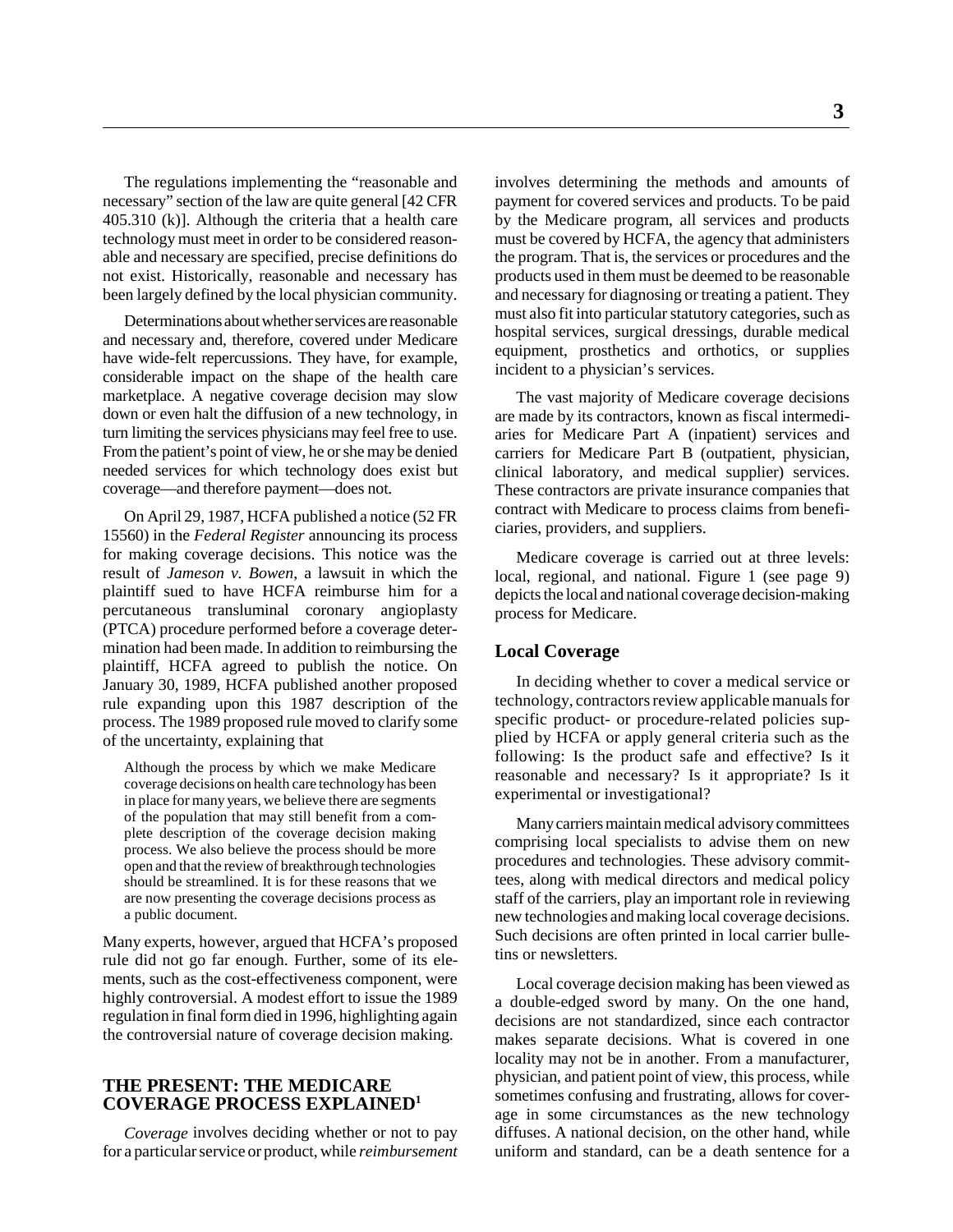technology if a national noncoverage determination is handed down by HCFA's central office.

#### **Regional Coverage**

In 1993 and 1994, Medicare Part B claims processing for certain products was transferred from 34 local carriers to four regional carriers, known as durable medical equipment carriers (DMERCs). These carriers process claims for durable medical equipment, prosthetics, orthotics, surgical dressings, and a wide array of supplies used in the patient's home. Each DMERC has issued a manual with detailed coverage and payment policies on particular product areas, such as infusion pumps, wheelchairs, and orthopedic support devices.

#### **National Coverage**

Under certain circumstances, HCFA may decide that a technology requires a national coverage decision —that is, one that applies to all contractors. Such a decision may be warranted, for example, if a device is likely to result in a major increase in Medicare costs or provide important therapeutic benefits.

Manufacturers, health care providers, beneficiaries, HCFA contractors and others may request that HCFA issue a national coverage decision for a technology. HCFA then conducts an initial review to determine whether such a decision should be considered. At this point in the process, HCFA can refer to the Office of Health Technology Assessment (OHTA) within the Agency for Health Care Policy and Research (AHCPR) for a full assessment or inquiry. Alternatively, HCFA's staff can conduct a special study of its own (as was the case with heart transplants). HCFA can issue a national coverage decision without referring to OHTA, or it can decline to make a national coverage decision and leave it to the discretion of its contractors. Beneficiaries, providers, and manufacturers have limited opportunities to appeal HCFA's coverage decision, but they may ask for reconsideration, especially based on new scientific data. HCFA's coverage issues manual contains approximately 200 national coverage decisions. Local contractors must abide by national coverage decisions.

#### **MEDICARE COVERAGE OF EXPERIMENTAL OR INVESTIGATIONAL PRODUCTS**

HCFA has historically interpreted "experimental" devices or procedures to be outside the scope of the reasonable and necessary clause. Included in the agency's definition of experimental is whether the product has been cleared by the Food and Drug Administration (FDA).

In early 1994, the Department of Health and Human Services, Office of Inspector General sent subpoenas to more than 135 hospitals asking for information about products billed to Medicare and Medicaid that had been used in services covered by the program but had not been approved for those purposes by the FDA. By the second half of 1994, HCFA was rigorously enforcing the practice of not paying for services in which medical devices that had not received an FDA premarket approval were used. (This practice is not required by the Medicare statute and is not contained in the HCFA regulatory manual.) The development raised significant questions about the precise role of FDA approval in Medicare coverage determinations, as well as about the use of a product outside the scope of its labeled indications.

#### **The Regulation of Medical Devices: The Role of the FDA**

In the United States, the FDA is responsible for regulating medical products for *safety* and *effectiveness*, while HCFA reviews technologies to determine whether they will be available (that is, covered) through the Medicare program for eligible beneficiaries. How Medicare pays for these products is a separate issue and depends upon the item.

While some define technology as all-encompassing —that is drugs, devices, and biologics—the FDA regulates each of these categories differently. The FDA's duties regarding devices fall into two general categories: review of a device before it reaches the market and postmarket control after it has been cleared by the FDA. This description is limited to the premarket process.

Both the type of premarket review and the degree of regulation a medical device undergoes depend, in large measure, upon the potential risk presented to patients. The landmark Medical Device Amendments of 1976 introduced a systematic premarket regulation of medical devices, classifying products into one of three categories:

- *Class I*—products that pose the least risk, such as elastic bandages. Class I devices must meet certain general controls that assure, among other things, that the product is not adulterated or misbranded, that it is properly labeled, that it is manufactured in a manner that meets all specifications, and that the FDA is notified prior to marketing.
- *Class II*—products that pose a moderate degree of risk, such as catheters and hypodermic needles. In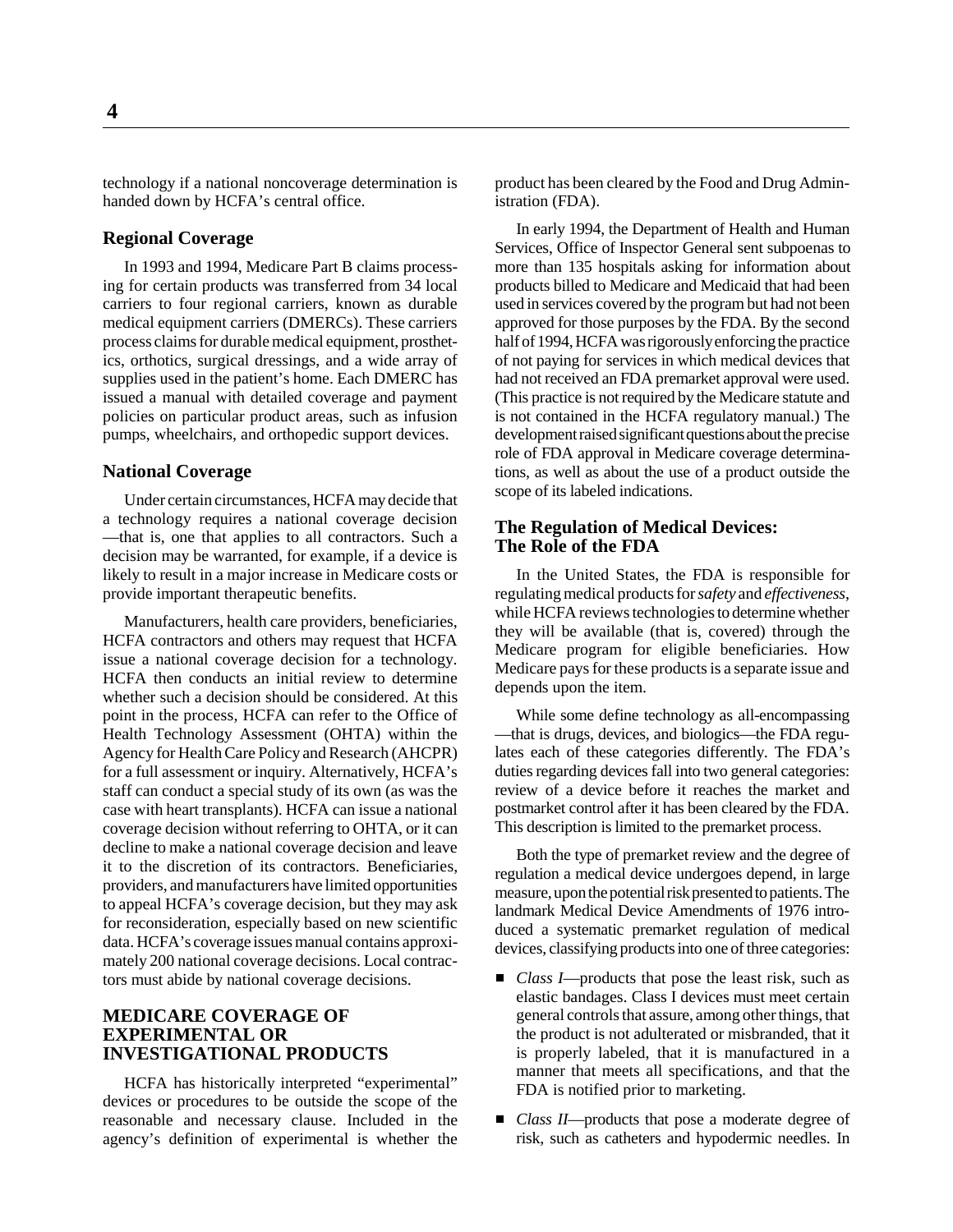addition to meeting Class I general controls, Class II devices must meet any standards or other special controls developed by the FDA for that type of device.

■ *Class III*—products that pose the most significant potential risk, such as replacement heart valves and extended-wear contact lenses. In addition to the Class I and II controls, these devices must undergo detailed and often lengthy premarket evaluation to determine if they are *safe* and *effective.*

**The product approval process.** With the exception of some custom devices and certain Class I devices, the FDA conducts a premarket review of all medical devices before they can be introduced into the market. This is done either through a detailed premarket review of the device (known as a premarket approval, or PMA) or through a more routine premarket notification, or 510(k).

- *Premarket notification*—A company intending to market a product that is "substantially equivalent" to an earlier, legally marketed device, can submit a premarket notification application, often referred to as a 510(k) application, to the FDA. The idea behind premarket notification is to expedite incremental adjustments in health care technologies through the regulatory process. 510(k)s are typically used for Class I and II devices, and, in some cases, for Class III devices for which the FDA has not required a more detailed PMA submission. With a 510(k), the company must show that the device has the same technological characteristics and the same intended use as the earlier device already in the market. If the device represents different characteristics, the company must show that it is just as safe and effective as the earlier device. Once the company receives clearance from the FDA, it can market the product.
- *Premarket approval*—The FDA conducts a rigorous premarket review for those devices that represent a potentially great risk. These include Class III products, such as implantable devices or those representing potentially significant risk of injury or illness. Class III products also include all products that are not substantially equivalent to an earlier device —that is, they represent a new kind of technology whose risk and reliability are unknown. In this case, the FDA requires a premarket approval, or PMA, application, which involves a wide range of physical, scientific, biological, and engineering testing and information. In order for a company to collect these data on patients, it must obtain approval of an institutional review board.

In addition, a company must also submit a plan to the FDA explaining, among other things, how it will conduct the testing, what types of patients it will use, what results it expects, and what risks and precautions it believes are involved. If the FDA considers the request to be sound, it will grant an investigational device exemption or IDE. The IDE allows for the device to be used in patients for the purpose of gathering data. (An approved IDE is also required for clinical testing of devices that undergo marketing clearance through 510[k]).

#### **Linking Product Safety and Efficacy to Product Coverage and Reimbursement**

Payers today have become increasingly sophisticated and are demanding far more information beyond FDA approval, information such as outcomes and costeffectiveness. The FDA imprimatur alone is not enough to assure commercial success. Overwhelmingly, however, payers look to see whether, at a minimum, a product has received FDA approval or clearance (that is, PMA or 510[k]).

This "FDA stamp of approval" is typically the first criterion applied, because, without it, a product may be considered experimental or investigational. However, these products, under limited conditions, *may* be considered for coverage. "Deciding when an innovative new therapy has moved from experimental to standard treatment is an issue with which insurers, providers, and public policymakers all struggle."2

Generally, Medicare carriers will not cover experimental or investigational technologies, although much has happened over the past few years, including the recent growing attention to the relationship between a technology's FDA review status and Medicare coverage determination. Most important was the publication of HCFA's "Medicare Program; Criteria and Procedures for Extending Coverage to Certain Devices and Related Services" final rule in the September 19, 1995, *Federal Register*. The rule specifically "sets forth the process by which the FDA will assist HCFA in identifying nonexperimental investigational devices that are potentially covered under Medicare."

**Medicare coverage of IDEs.** The September 19, 1995, rule established in regulations that certain devices involved in trials approved by the FDA under an IDE as well as certain services related to those devices *may* be covered under Medicare. Specifically, the rule outlines the process by which the FDA will assist HCFA in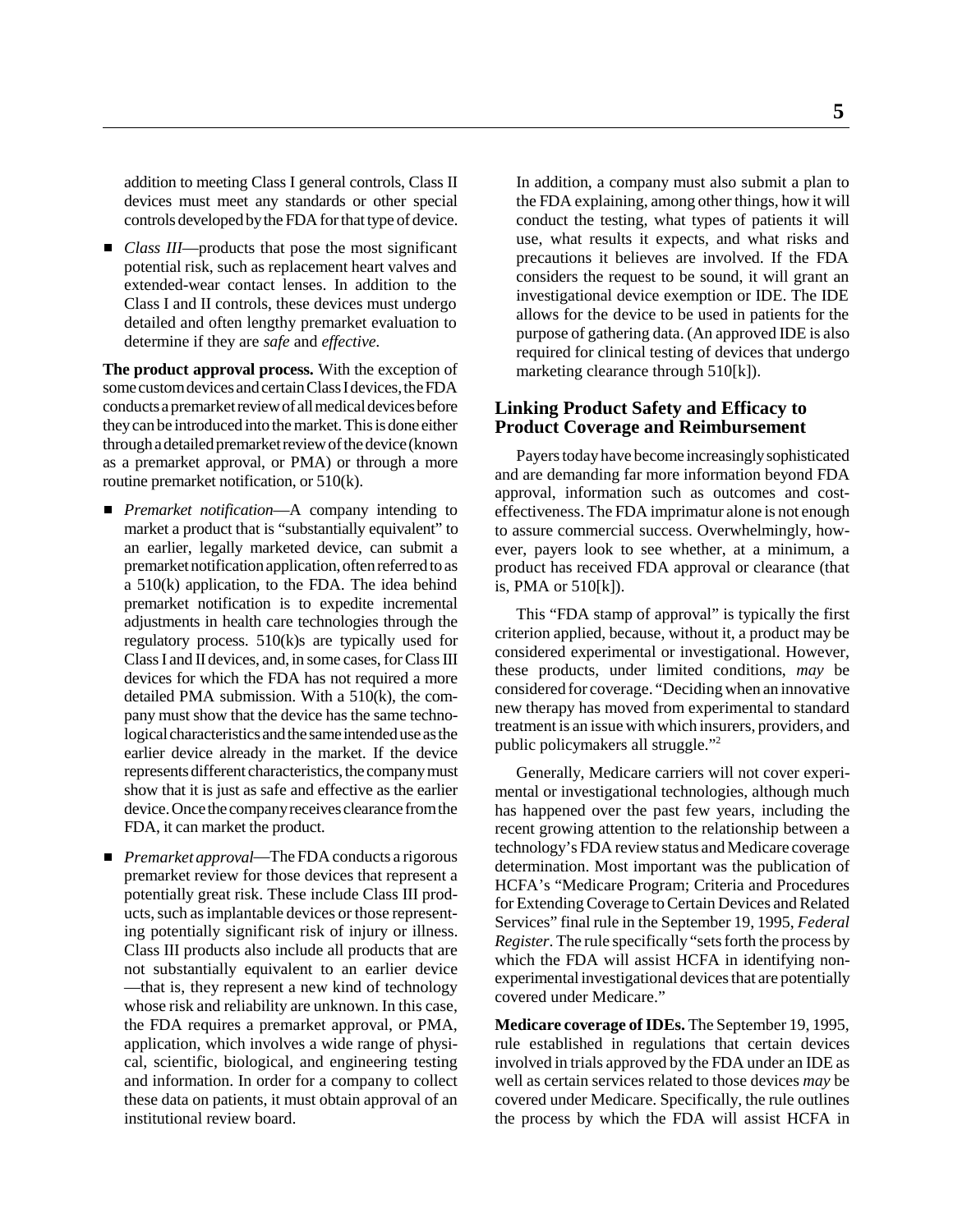identifying non-experimental investigational devices that are potentially covered under Medicare.

Historically, the term experimental has been used synonymously with the term investigational. Therefore, a device categorized by the FDA as being investigational served as an indication that it was not reasonable and necessary within the meaning of the Medicare program. The following is noted in the final rule:

There is increasing recognition, however, that there are devices that are refinements of existing technologies or replications of existing technologies by other manufacturers. The FDA places many of these devices within the IDE category as a means of gathering the scientific information necessary to establish the safety and effectiveness of the particular device, even though there is scientific evidence that similar devices can be safe and effective. Arguably, these devices could be viewed as reasonable and necessary under Medicare and recognized for payment if it were possible to identify them in the FDA's process.

The fundamental policy issue addressed by this rule is the need for a mechanism to prevent HCFA from automatically excluding from Medicare coverage all devices that the FDA considers investigational.

**IDE categorization.** To that end, the rule set out a new categorization system. To assist HCFA in its coverage decision process, the FDA follows a categorization process that differentiates between the clinical assessment of novel, first-of-a-kind devices and newer generations of legally marketed devices. The policy changes in this rule reflect the categorization of investigational devices that are the subject of FDA-approved IDEs.

Under the new categorization process, the FDA assigns each device with an FDA-approved IDE to one of two categories: experimental/investigational (Category A) devices, or non-experimental/investigational (Category B) devices. A Category A device is "an innovative device in Class III for which 'absolute risk' of the device type has not been established (that is, initial questions of safety and effectiveness have not been resolved and the FDA is unsure whether the device type can be safe and effective.)" HCFA is, according to the rule, to exclude from Medicare coverage a Category A device.

A Category B device is a

device believed to be in Class I or II, or a device believed to be in Class III for which the incremental risk is the primary risk in question (that is, underlying questions of safety and effectiveness of that device type have been resolved), or it is known that the device type can be safe and effective because, for example, other manufacturers have obtained FDA approval for that device type.

HCFA will now *consider* covering Category B devices and related services (also spelled out in the rule). Even if an IDE device receives a Category B determination from the FDA, Medicare coverage is not guaranteed or mandated. Rather, HCFA will not automatically exclude the device from Medicare coverage consideration.

#### **Alternative Options for Crossover Technologies**

In a Summer 1994 *Health Affairs* Perspectives piece, "How Can Medicare Keep Pace with Cutting-Edge Technology?"—in which she expressed her individual opinion and not her agency's—deputy director of HCFA's Center for Health Plans and Providers Kathleen Buto wrote that

Therapies that are evolving from experimental to standard practice pose some of the most difficult coverage issues for Medicare. . . . The Medicare program could go on as it is, basing coverage decisions on technology assessments and limiting coverage of crossover<sup>3</sup> therapies until they become part of standard practice. But HCFA could consider changes that will make promising therapies available earlier and lead to better data on use and patient outcomes. Any changes should provide more options for providers and patients and greater flexibility for the Medicare program to revise coverage policy.

Two alternatives meet these goals: (1) broader use of limited coverage approaches (coverage of a technology or therapy that is limited by certain criteria or conditions) and (2) a clinical research fund or setaside (similar to the Blue Cross/Blue Shield fund used to support breast cancer clinical trials). The fund could be used to pay for services not otherwise covered and would allow Medicare to support studies of potentially beneficial treatments for the elderly or persons with disabilities.

#### **THE FUTURE: MEDICARE COVERAGE POLICY CHALLENGES—OPTIONS FOR CHANGE**

According to a March 1998 white paper, "Medicare Coverage: Time for a Public Policy Dialogue," by the Medical Technology Leadership Forum (MTLF),

The Health Care Financing Administration has experimented with some aspects of coverage policy, primarily on an *ad hoc* basis using informal guidelines and directives. The result is that there are pressing issues of timeliness, flexibility, and accountability in the Medicare coverage process. In addition, major public policy issues about technology and Medicare have not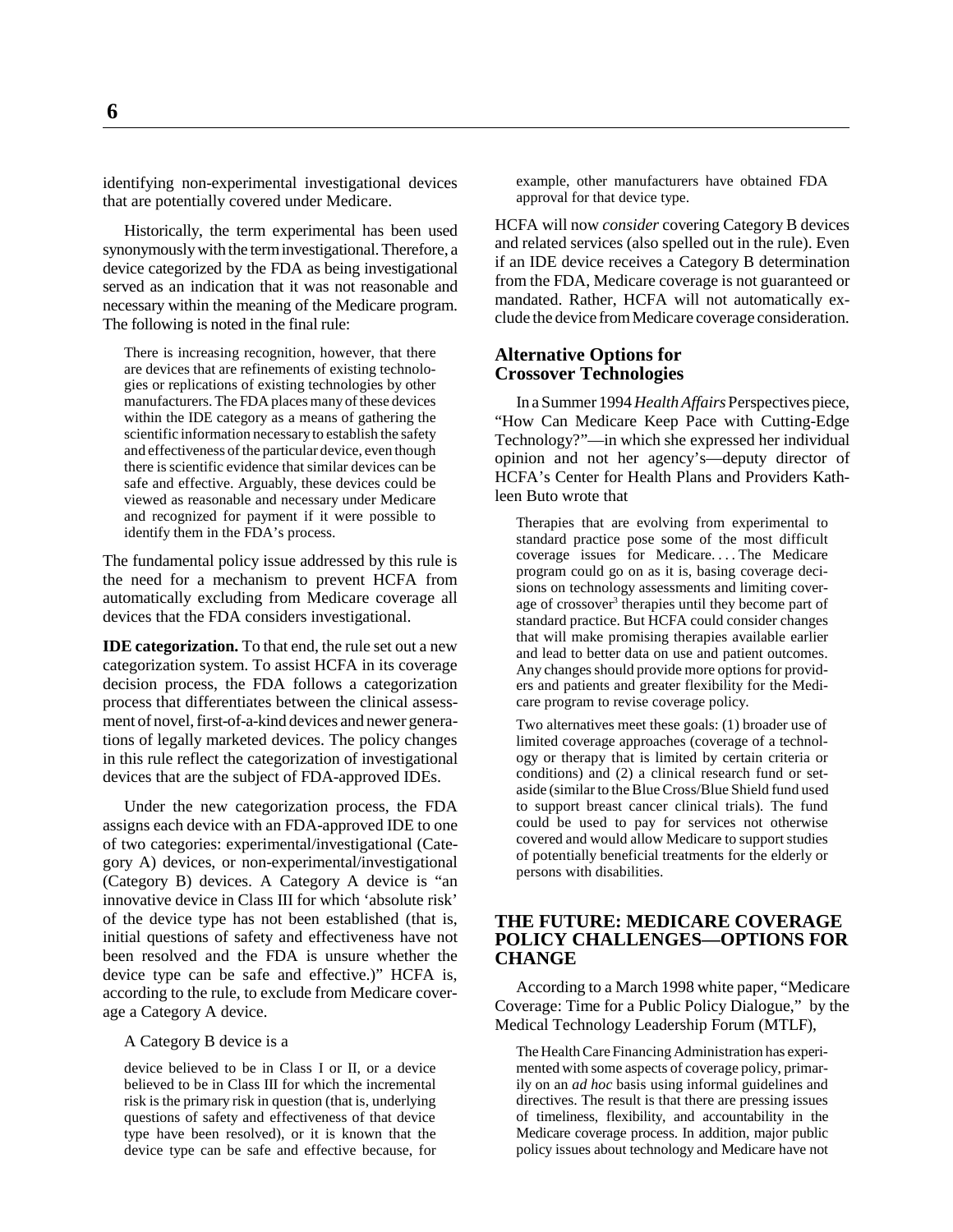been addressed explicitly in an open forum. It is time for a serious reevaluation of the Medicare coverage policy.

The MTLF paper lays out four key policy issues:

- *What standard of evidence should be applied to Medicare coverage decisions?* What criteria or standards should be applied? Are they appropriate for medical devices and procedures? What methodologies are acceptable to meet the standards? Who defines the elements of that standard, including concepts such as "authoritative evidence," "demonstrated evidence," or "relative effectiveness?" Should HCFA defer to the FDA's finding of safety and effectiveness? Should cost-effectiveness be considered? If so, how should costs and effectiveness be defined? Who should pay for the costs of developing the data?
- *What is the appropriate balance between national coverage decisions and those of local carriers?* How important is uniformity for the program? Are there some decisions that are best left to local decision making? What role should the opinions of medical specialty societies play in Medicare coverage decisions? What role should producers of technology play?
- *Should Medicare have a responsibility to support and encourage medical innovation?* How does this change as Medicare transforms itself from an administrator of health care into a provider of health care through its Medicare + Choice program?
- *Who should participate in coverage decisions and how can the process be improved?* Should it be more open? More flexible? More predictable? Where should the locus of decision making reside? What role, if any, should cost-effectiveness play? When should a technology be assessed? By whom? Are there adequate appeals processes in place?

#### **Options under Consideration**

Several stakeholders have spent a great deal of time analyzing the intricacies of the Medicare coverage process and circulating proposals around Capitol Hill and throughout the various federal agencies, including HCFA, OHTA, AHCPR, and the National Institutes of Health. Most of these proposals call for greater predictability, openness, and flexibility in the process.

At the beginning of 1998, the Indiana Medical Device Association challenged HCFA's Technology Advisory Committee (TAC) as not complying with the

Federal Advisory Commission Act, which calls for an open, public hearing as part of the coverage determination process. As a result of the ruling in this court case as well as a recent GAO finding, the TAC will be restructured to address concerns about due process in assuring openness.

While most agree that the process needs to be more open and public, there is less agreement as to *how* this should be accomplished. The four basic options available to policymakers are

- **Constructive informal discussions with HCFA** among all concerned parties.
- Notice and comment rulemaking.
- Negotiated rulemaking.
- **Legislation.**

Forum speakers will consider the benefits and drawbacks of each as they discuss the past, present, and future of Medicare coverage decision making.

#### **THE FORUM SESSION**

**Donald A. Young, M.D.,** senior vice president for policy and clinical services at the American Association of Health Plans (AAHP), will open with an overview of how we got to where we are today—a history of the issues and lessons learned and implications for the private sector. Before joining the AAHP, Dr. Young was the executive director of the Prospective Payment Assessment Commission. He also served as deputy director of the Policy Bureau at HCFA, where he was responsible for Medicare and Medicaid eligibility, reimbursement, and coverage policies.

**Jeffrey L. Kang, M.D., M.P.H.,** HCFA's chief clinical officer and director of the Office of Clinical Standards and Quality, will discuss where HCFA is today vis-à-vis the Medicare coverage process. He will look at the strengths and weaknesses of the current system as well as what changes might occur in coverage decision making as Medicare becomes a provider of health care through its Medicare + Choice program. Dr. Kang's responsibilities include developing national coverage policies and quality standards for Medicare providers, collecting clinical data to support agency initiatives, overseeing quality improvement activities, and managing Medicare's peer review program.

**Michael B. McCulley, Esq.,** assistant general counsel of Johnson & Johnson will explain the implications of Medicare decision making on technology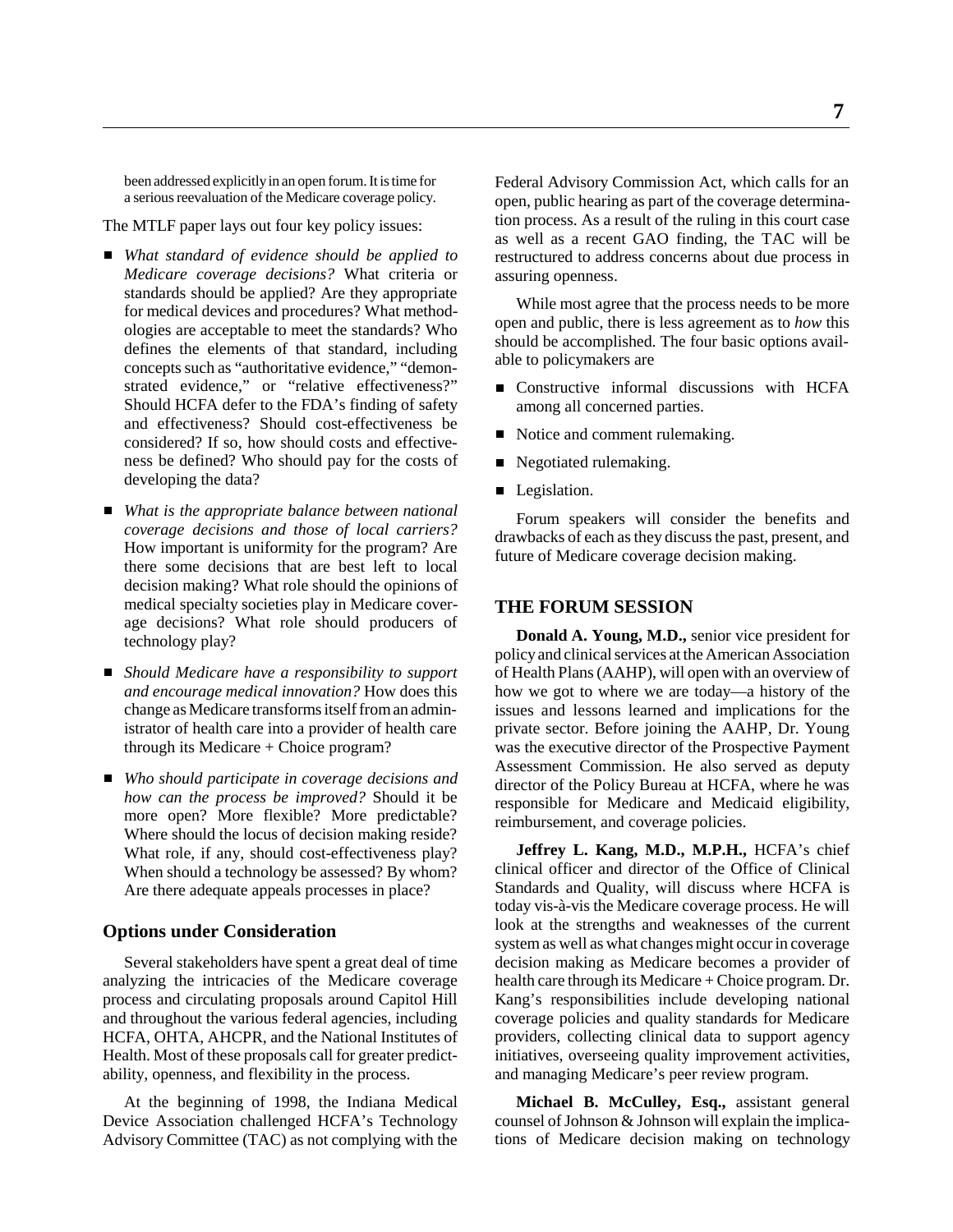innovation and adoption. His present assignments include work in the areas of general corporate and U.S. and international regulatory law, with a primary regulatory focus on matters relating to the FDA, the European Common Market, and HCFA. Before joining Johnson & Johnson, Mr. McCulley was senior regulatory counsel for the American Hospital Supply Corporation.

A panel of Capitol Hill speakers will continue the discussion. **Allison Giles, J.D.,** professional staff member of the House health subcommittee of the House Ways and Means Committee, will explore concerns of members of Congress, focusing on HCFA's Technology Advisory Committee. For more than two years before joining the health subcommittee, Ms. Giles worked on health care policy issues in the personal office of its chairman, Rep. Bill Thomas (R-Calif.). From 1992 to 1994, she was the assistant chief counsel for health policy in the Office of Advocacy at the U.S. Small Business Administration.

**Alexander Vachon, Ph.D.,** chief social security analyst with the Senate Committee on Finance, will talk about aspects of coverage decision making included in the recent Balanced Budget Act, with a focus on laboratory coverage. In addition, Mr. Vachon will touch upon how the process affects access of care for patients. Dr. Vachon has worked on every major spending bill that has come before the committee since he joined it in 1995, including the Balanced Budget Act of 1995. Previously, he was a legislative aide to Sen. Bob Dole (R-Kans.).

Wrapping up will be **Peter Hasselbacher, M.D.,** Robert Wood Johnson Health Policy Fellow with the Senate Committee on Finance. Dr. Hasselbacher, who has served as medical director of a large multi-specialty group practice and as medical director and vice president for medical affairs of a 135,000-member managed care plan, will discuss implications of government coverage determinations on managed care programs. He will review the origins, implications, and limitations of HCFA's definitions of "safe and effective," "medically necessary and appropriate," and "investigational." He will highlight some intrinsic tensions between manufacturers and payers related to coverage determinations that will not be easy (or perhaps desirable) to resolve.

#### **ENDNOTES**

1. Much of this section was taken from the *1995 Reference Guide for the Health Care Technology Industry,* Health Care Technology Institute, Alexandria, Virginia, 22-25.

2. Stanley Joel Reiser, "Criteria for Standard versus Experimental Therapy," *Health Affairs (Medical Innovation: Risks and Rewards)*, Summer 1994, 127.

3. As explained by Stanley Joel Reiser in his Summer 1994 *Health Affairs* article, "Criteria for Standard versus Experimental Therapy," crossover technologies—which are innovations that move between experimental and standard categories—can be defined in the following manner: "Therapies are like trains: They exist in an oscillating motion, shuttling back and forth between standard and experimental stations, and sometimes taking a crossover track to pause at a place in between them." To define this in-between place, Reiser offers the term "crossover therapy."